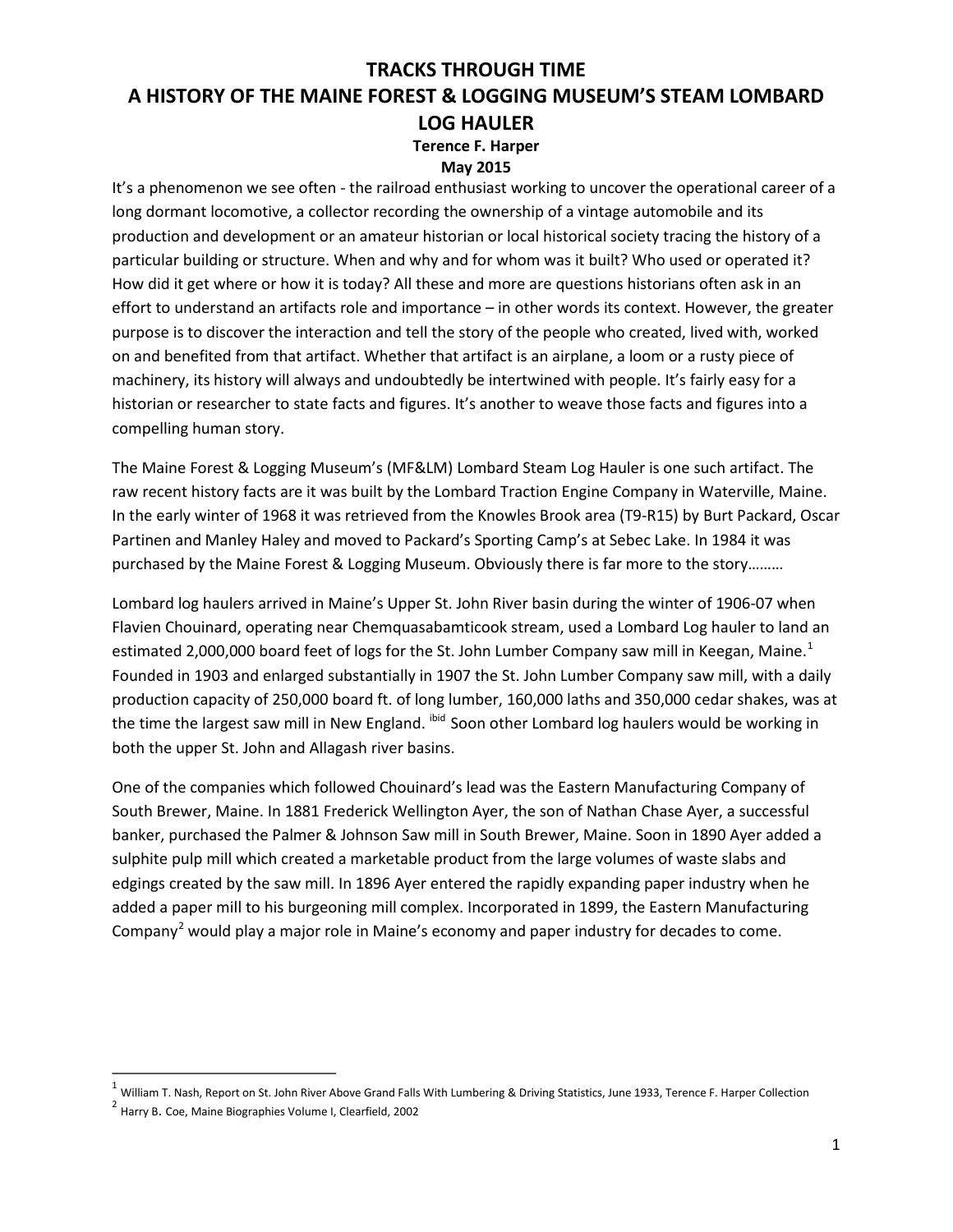**Terence F. Harper May 2015**

Encompassing the headwaters of Russell Brook and containing 22,950 acres wholly owned by Eastern Manufacturing<sup>1</sup>, Township 9 Range 14 became a focal point of lumbering activity from 1904 through 1913 as Eastern Manufacturing worked to harvest the townships vast stands of timber as efficiently



*Eastern Manufacturing Lombard log haulers, T99R14, Circa 190891913, O.A. Harkness, Terence F. Harper Collection*

as possible. The first hurdle to overcome was geography. Since the dawn of the Maine lumber industry in the 1820's Maine's abundant rivers provided an economical and reliable transportation network for the vast amounts of timber cut in its hinterlands. The Penobscot River along whose shores the Eastern Manufacturing Co. was located was no exception. Unfortunately for Ayer, the extreme northern limit of the Penobscot watershed was Chamberlain Lake which was separated from the north flowing waters of the Allagash river basin by a 3,000 foot wide isthmus dividing Chamberlain Lake from Eagle Lake. With his vast timber stands located within the north flowing Allagash River basin Ayer had to be creative since a long log drive north down the Allagash and St, John rivers was prohibitive. Ayer, partnered with an Old Town lumberman – Herbert Marsh – developed a creative solution.

With construction beginning in 1903, the Tramway as it was called beginning operation in the spring of 1903. The tramway was in fact a conveyor consisting of upper rails supported on a timber structure with the lower rails supported on cedar ties and a graded roadbed. Six hundred two wheeled trucks (to carry the logs) fastened to a 6,000 foot long endless cable were pulled via a 9 foot diameter drive sprocket located at the Chamberlain Lake end. Powered by a two cylinder Westinghouse compound steam engine, which drew steam from a pair of wood fired boilers, the tramway was capable of moving over 500,000 board feet of per 16 hour work day<sup>3</sup>.

To supply the Tramway with timber to move, during the winter a small army of loggers chopped and moved vast amounts of long logs to the shores of Eagle Lake using horses and sleds. After ice out the logs would be boomed and towed to Tramway by a side wheel steam boat - the *H.W. Marsh*, which was specifically built for the purpose. Once the logs had finished their journey over the tramway and were dumped in Chamberlain Lake yet another steamer boat - the *George A. Dugan* - would tow the boomed logs south to Telos. Today, visitors to the tramway site can view the remains of the Tramway as well as a

<sup>&</sup>lt;sup>3</sup> O.A. Harkness, The Northern, November 1927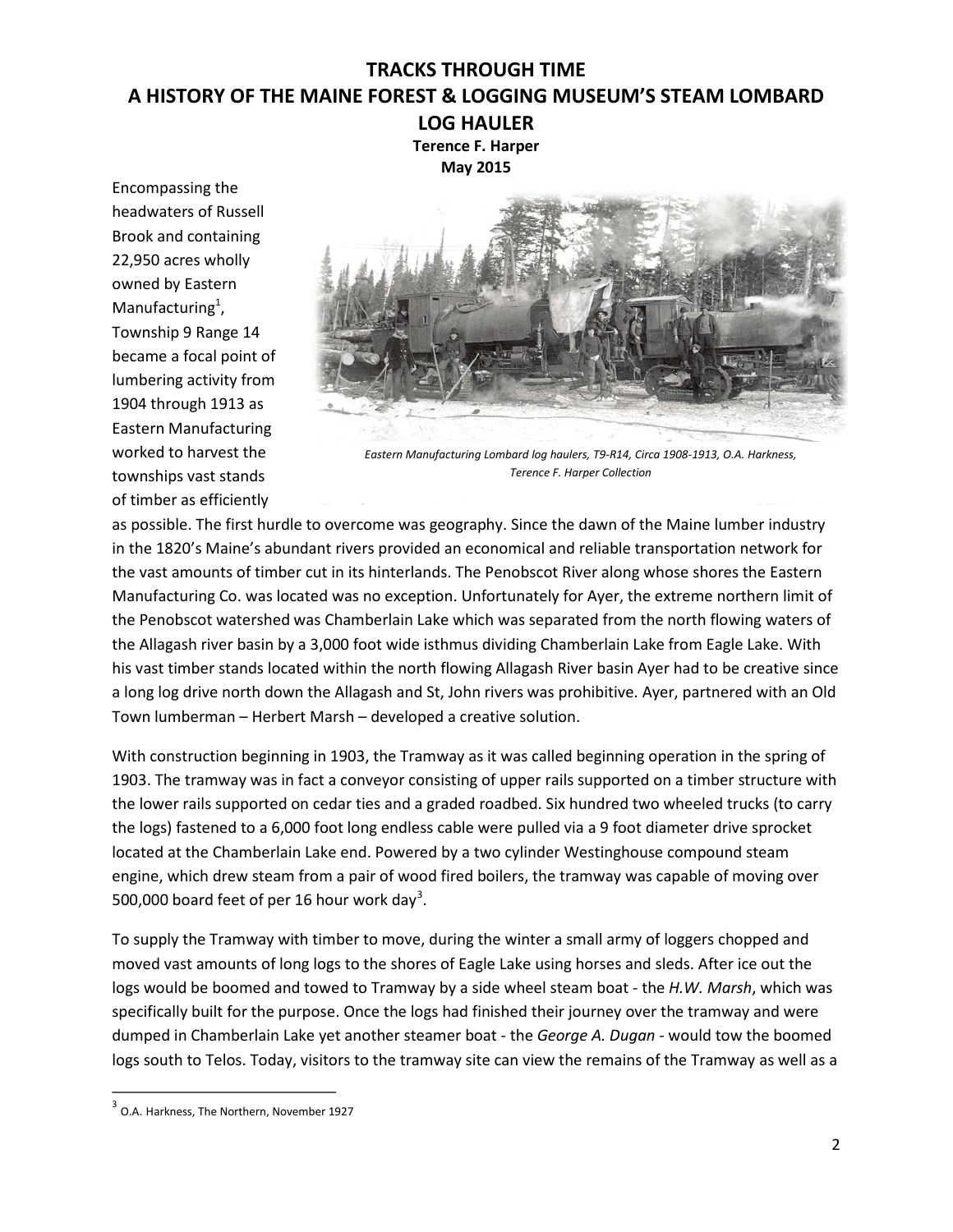#### **May 2015**

reconstructed section. At the close of the 1907 operating season Ayer recognized that the Tramway was inefficient. Furthermore, since the accepted rule was that the maximum haul via horse drawn sleds was only four miles his ability to access and profitably exploit his timber holding was limited.

Ayer's solution was the Lombard Log Hauler. Records show that on December 25<sup>th</sup> of 1907 the Eastern Manufacturing Company purchased two steam log haulers direct from the factory in Waterville, Maine<sup>4</sup>. Although the surviving Lombard records are far from complete we know via other sources<sup>5</sup> that Eastern Manufacturing eventually purchased a total of four steam powered Lombards for their Allagash operations. Evidence suggests that at least one if not two machines were purchased from Mark T. Claflin - a steam and logging equipment dealer located in Waterville, Maine.<sup>IBID</sup>

Operating over a well maintained haul road, Ayer's Lombards were able to haul long trains of sled loaded with timber from deep within T9-R14 and also Woodman Brook to the shore of Chamberlain Lake where the logs would be simply piled on the ice awaiting the spring thaw and the subsequent drive down the East Branch of the Penobscot river to the mill.

Ayer, being a shrewd businessman and son of a conservative banker, understood well that profits are directly linked to efficiency. A wide main haul road was flanked by much cheaper and rougher "go-back" roads which allowed loaded sled trains to have clear passage and not be balked by returning empty sled trains. Similar to a railroad a phone wire strung connecting phone boxes strung out along the roads allowed a dispatcher to control log hauler movements while a conductor rode each sled train along with a steersman, fireman and the all important engineer.

A poor engineer could destroy a steam powered Lombard in very, very short time. Whereas a good engineer, who knew his business, could extract the last fraction of work and efficiency while keeping it running like clockwork. One such engineer was Dougall S. Price. Dougall went to the woods when he was 16. Soon he was working as a "Swamper" cutting tote roads near Roach Pond. Like many youths Dougall must have had a touch of wanderlust which lead him to working as a deckhand on the *Cimbria –* a passenger and freight ship. Eventually he found his way to the boiler room. After studying via a correspondence course Dougall became a licensed boiler operator.

By 1906 Dougall had worked his way up from Assistant Engineer to Engineer on the *Helena* - Fred Ayers luxury yacht. It was a position he would hold until the Helena was sold the following year. Thus in the winter of 1907-08 Dougall was pulling the throttle on one of the Eastern's Lombards while his brother Richard worked as his Fireman. Later, in 1910, Dougall became an Engineer for a tannery in Island Falls, ME. He eventually retired as a Boiler Inspector for Hartford Insurance Company in 1948.<sup>6</sup> As for the Eastern Manufacturing's Lombards, at the close of the 1912-13 hauling season, all four machines were

 $4$  Lawrence Sturtevant, Unpublished manuscript, Terence F. Harper Collection

 $^5$  O.A. Harkness, Photograph of Eastern Manufacturing Lombard Log Haulers, circa 1908-1913, Terence F. Harper Collection

 $^6$  Alice Merriam e-mail to Terence F. Harper, June 12, 2009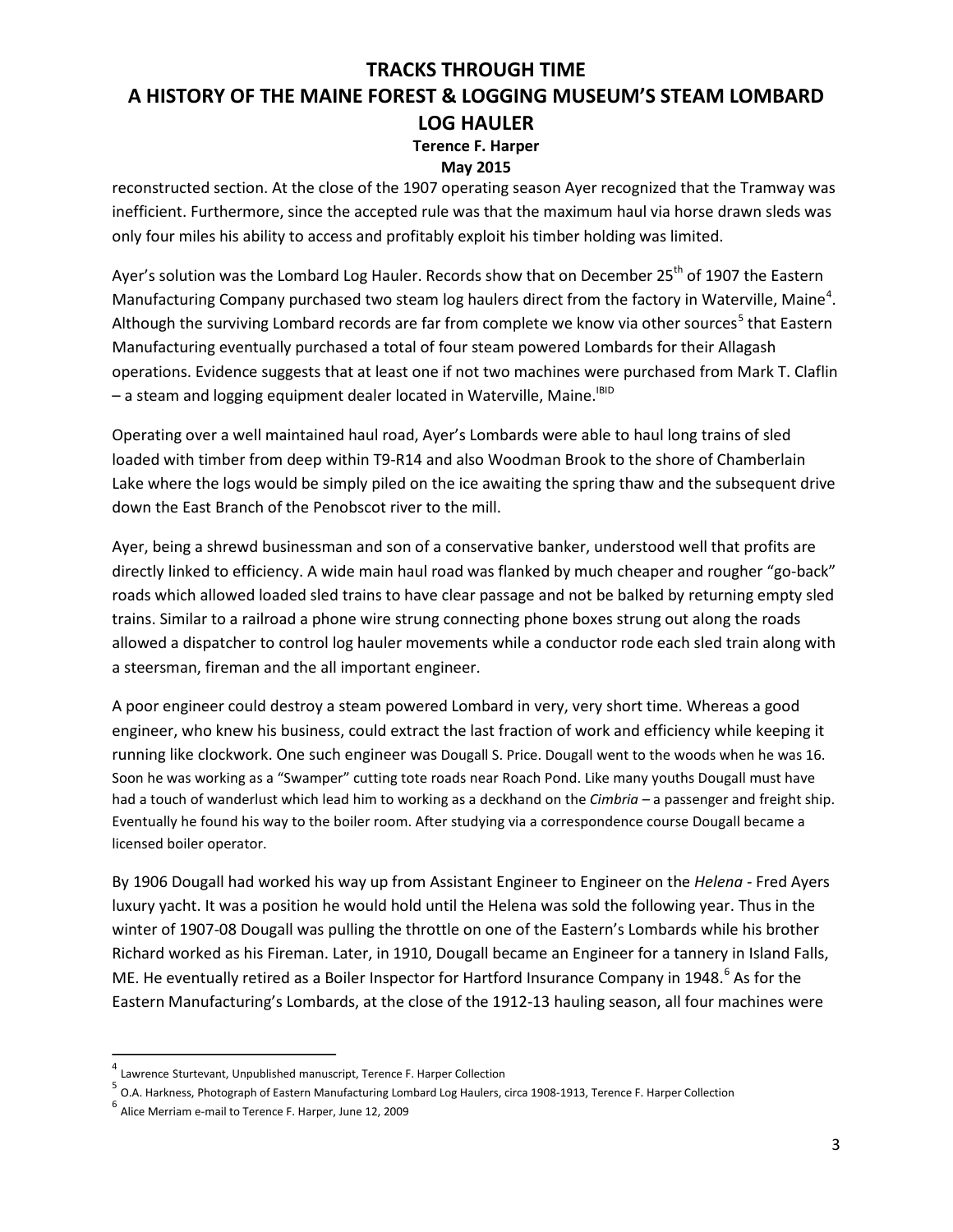#### **May 2015**

gathered at Chamberlain Lake (possibly Tramway) and eventually abandoned. However, this was not the end of their story.

While Eastern Manufacturing's fleet of Lombard log haulers were working the timber stands deep within Township 9, Range 14 a small cadre of "Jobbers" contracted to cut timber for the St. John Lumber Company were using Lombards on the upper reaches of the St. John River. During the winter of 1911-12 R.J. Potts began using the previously mentioned Chouinard's Lombard to move his timber. He was followed a year later by John A. Morrison. Will Cunliff, and C.E. Jones were two more who put their trust in Lombard's creation.

The use of steam powered Lombard log haulers allowed unprecedented access to previously inaccessible and untouched stands of timber. As an example of this, during the winter of 1914-15 Morrison's single Lombard successfully hauled some of his logs a distance of 14 miles – a task far beyond the capabilities (and humane treatment) of draft animals. None of this came cheap though. Building log hauler roads was both time consuming and costly. For instance, in 1922, a tote rode suitable for horse drawn sleds cost approximately \$48.66 per mile were as a wide, carefully located and graded Log hauler road cost approximately \$323.47 per mile.<sup>7</sup> Add to this the cost of maintenance, wages, fuel, lubricants etc. and the need for three sets of sleds for each machine – one set being un-loaded at the landing, a second set being loaded at the cutting and the third set being hauled too or from the landings - all added to the cost and the need to cover it by increased productivity during a very short (average of 90 days) hauling season.

By the end of the 1915-16 season Morrison was working an excellent area with "Very good logs". <sup>ibid</sup> However, the long distance  $-14$  miles - the logs needed to be hauled was no doubt proving to be inefficient with only one Lombard on hand. Since the Lombard Traction Engine Company had ceased producing steam log haulers in 1917 and was focusing production on their gasoline powered models, ordering more steamers from the factory was not an option. Morrison, however, found a solution.

In 1918, following a two year endeavor, Morrison's crews – in a herculean effort - finished hacking a crude road nearly 30 miles to Chamberlain Lake, to retrieve three of the Eastern Manufacturing Lombards which had been abandoned nearly five years previously. This effort cost Morrison \$24,500.00 which he factored into his cost of logs for the 1917-18 and 1918-19 seasons.<sup>ibid</sup> The boiler from the remaining Eastern Manufacturing Lombard would eventually be used by Ed Lacroix's Madawaska Company to heat fuel oil for use on the Eagle Lake & West Branch railroad. (Circa 1926-1933) Today, visitors to Tramway can find the boiler and other remains.<sup>8</sup>

With a fleet of four steam powered Lombards Morrison opened to the 1918-19 season by building new sets of camps and log hauler roads at a cost of \$20,500.00 – all of which was rolled into the cost per

 $^7$  William T. Nash, Report on St. John River Above Grand Falls With Lumbering & Driving Statistics, June 1933, Terence F. Harper Collection

<sup>8</sup> Letter, Edwin Robichaud to Terence Harper, October 31, 1992, Terence F. Harper Collection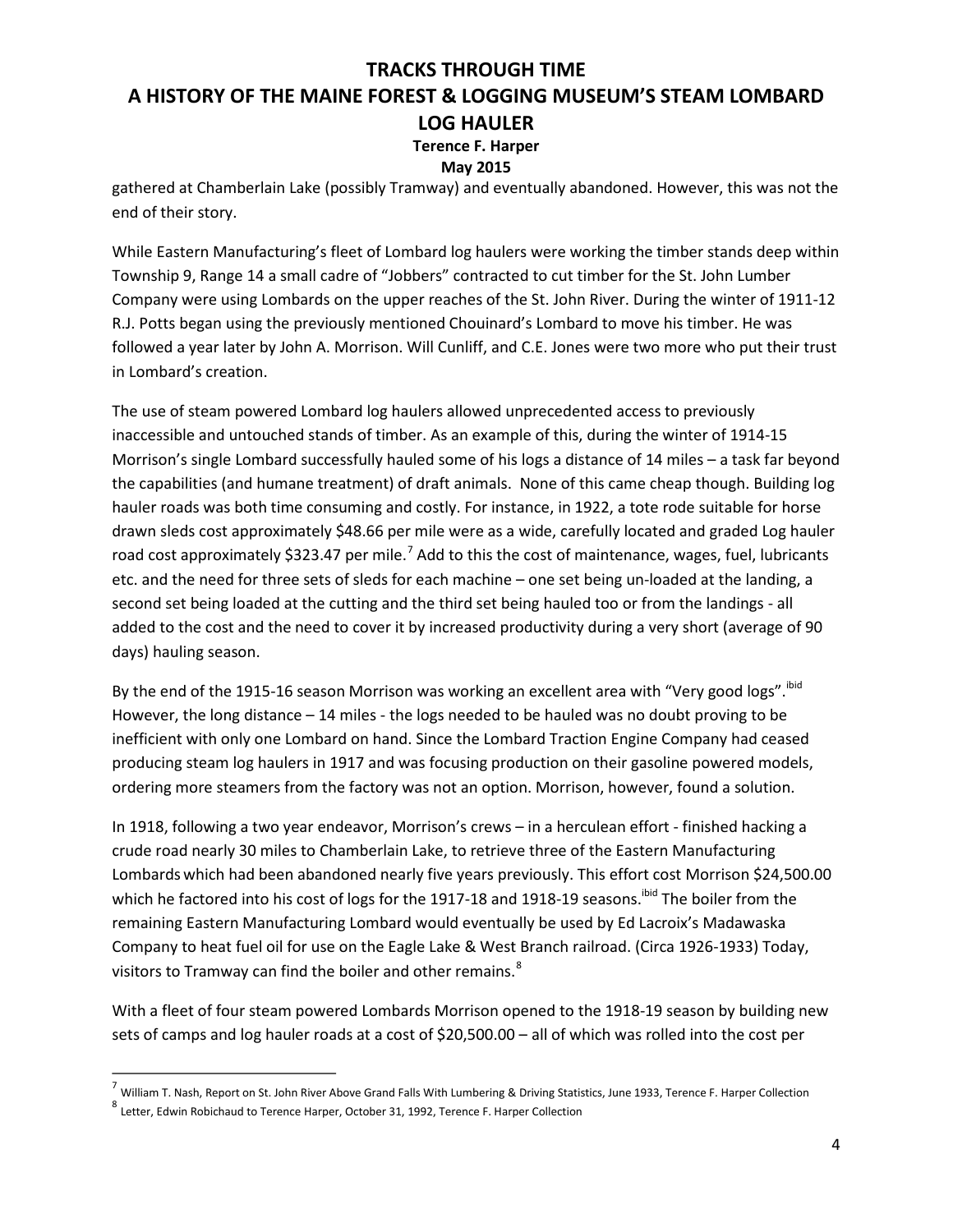### **May 2015**

board foot of the logs he sold to the St. John Lumber Company. By 1921 Morrison and his fleet of Lombards were recorded as hauling the furthest of any of the St. John Lumber Companies jobbers. However, this long haul to the main branch of Baker Stream avoided a long spring drive and thus saved money.

Few realized that with the failure and liquidation of the St. John Lumber Company in 1925 and its subsequent purchase by Edouard Lacroix, that a new era of mechanization would be introduced to the upper St. John and Allagash river basins. Lacroix, a Quebec lumberman from St. George Quebec, would from 1926 thru 1933 truly industrialize the timber industry of the region on a vast scale never before imagined. One of Lacroix's early forays into the Maine timber industry was as a jobber for Great Northern Paper Company when he operated a 1-1/2 mile long sluice to carry pulp wood across the border from Portage Lake to Penobscot Lake.<sup>9</sup>

While the surviving records are not clear – we know that during the winter of 1921-22 Morrison was working along Turner Brook in Township 8, Range 17. During that season he jobbed out 50% of his cut and was recorded as using only two of his four log haulers. The jobber may have been Lacroix but we cannot be certain. What we do know is that during the following winter of 1922-23 Lacroix is listed as using two Lombards (presumably Morrison's). However, the entry of the winter of 1923-24 states "Pott's and Morrison's cost per M (million board feet) includes costs of supplies sold Lacroix and which were for season 1924-25."<sup>10</sup> At this point Morrison had moved his operations to Township 13, Range 14 and would do so until 1924 when he disappears from the records. The assumption is that he sold his holdings to Lacroix. Thankfully the records are a bit clearer in regards to R.J. Potts. We know that during the winter of 1923-25 he was working in Township 10, Range 14 and sold his Clayton Lake Depot camp to Lacroix in 1925.

Operating extensively in the Chemquasabamticook Stream Watershed from 1917 to 1924, R.J. Potts began using a steam Lombard log hauler in the winter of 1911-12 when he was listed as using Chouinard's Lombard. Apparently Pott's acquired his own Lombard five years later in 1917 which he used until 1922. <sup>ibid</sup> Whether or not his Lombard log hauler was part of the deal we simply do not know.

<sup>9</sup> Lewiston Journal, September 8, <sup>1923</sup>

 $^{10}$  William T. Nash, Report on St. John River Above Grand Falls With Lumbering & Driving Statistics, June 1933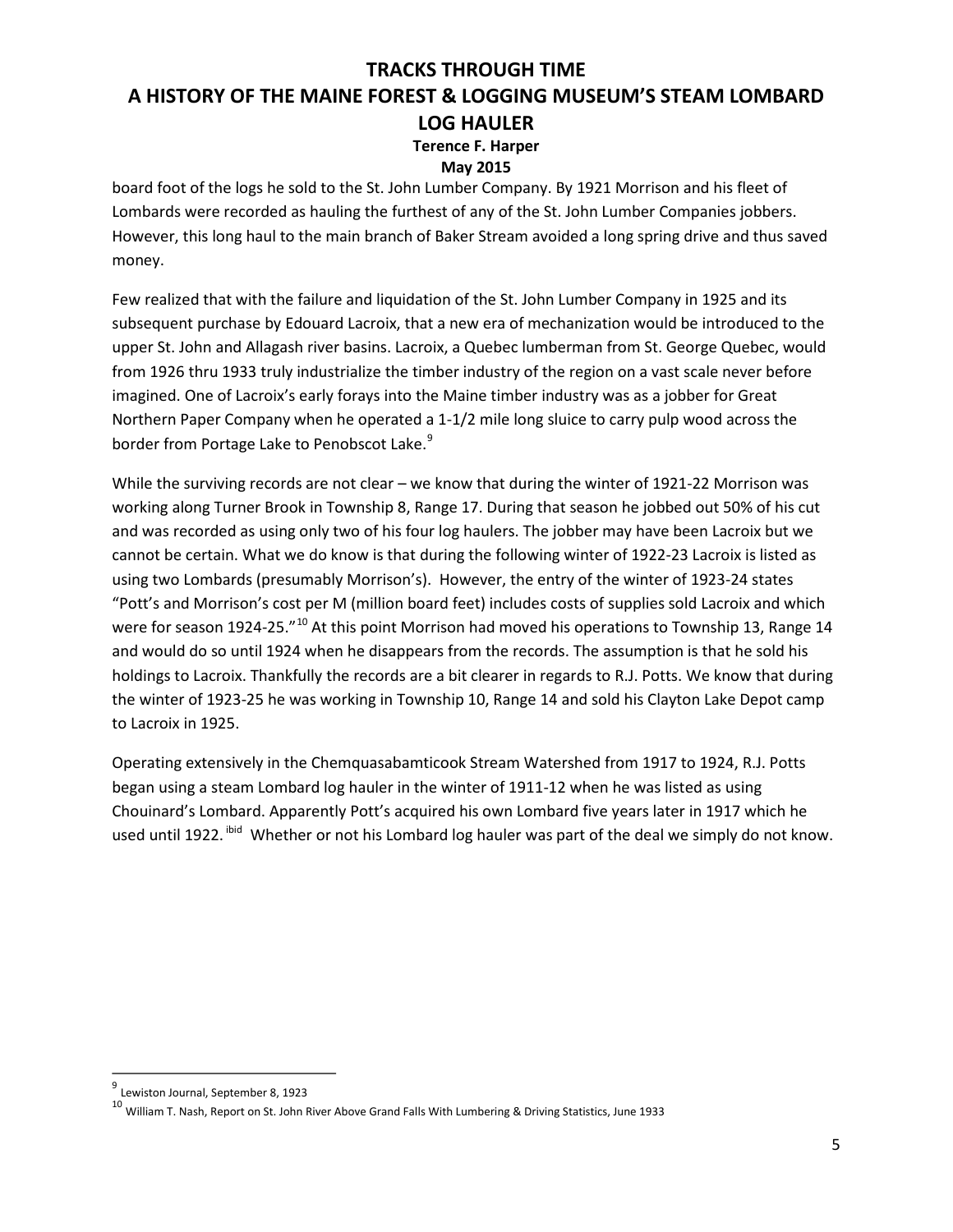**Terence F. Harper May 2015**



*Maine Forest & Logging History Museum Lombard circa 1925, Lacroix family, Terence F. Harper Collection*

If you're counting, at this point Lacroix may have had as many as five steam Lombard Log haulers on hand at the close of 1925. These would include Morrison's four Lombards (three of which were ex-Eastern Manufacturing) plus R.J. Pott's machine. With the purchase of the St. John Lumber company in early 1926, Lacroix added yet another Lombard along with sundry "logging equipment" located in Township 20 Ranges 11 and 12 to his growing collection. A study of

contemporary photographs, provided by the Lacroix family and taken in the 1924-

1933 period, allows us to identify five different steam Lombards associated with Lacroix including the Maine Forest & Logging museum's Lombard which can be identify by the dent in the tank corner and other clues.<sup>11</sup>

So what became of these machines? One machine (No. 39) was left at Churchill Lake in 1933 when Lacroix abandoned his Allagash operations. Later it was moved and stored at Clayton Lake and eventually donated by J.D. Irving - who acquired much of Lacroix's Maine holdings - to the Ashland, Maine logging museum. In 1928 an additional machine was sold by Lacroix to one of his many jobbers doing business under the unforgettable name of Roy, Roy & Roy along with \$634.00 worth of spare parts. 12

A contemporary photograph taken at Churchill Lake (circa 19126-1933) provides a intriguing image of one of Lacroix's Lombards. Studying the image we can see that the piston rods, crankshaft and drive chain have been removed. A tow bar is hooked to the front. Could this be the machine sold to Roy, Roy & Roy or a machine being parted out? Interestingly the cab and steersman shelter looks fairly new.

Between 1921 and 1925 Ed Lacroix logged extensively along Knowles Brook in Township 10, Range 16.<sup>13</sup> Lacroix was not the first to log this area. From 1911 to 1920 another "jobber" for the St. John Lumber Company – A.L. Noble - worked the timber stands in this region. However, it appears that Noble relied on horses since no use of a Lombard is recorded in the surviving record.

<sup>11</sup> Photographs Lacroix Lombard Log Haulers, circa <sup>1900</sup> – 1933, Terence F. Harper Collection

<sup>12</sup> List of Log Hauler parts taken by Roy, Roy & Roy, Pierre Tradif Camp, January 11, 1928, Terence F. Harper Collection

<sup>&</sup>lt;sup>13</sup> William T. Nash, Report on St. John River Above Grand Falls With Lumbering & Driving Statistics, June 1933, Terence F. Harper Collection